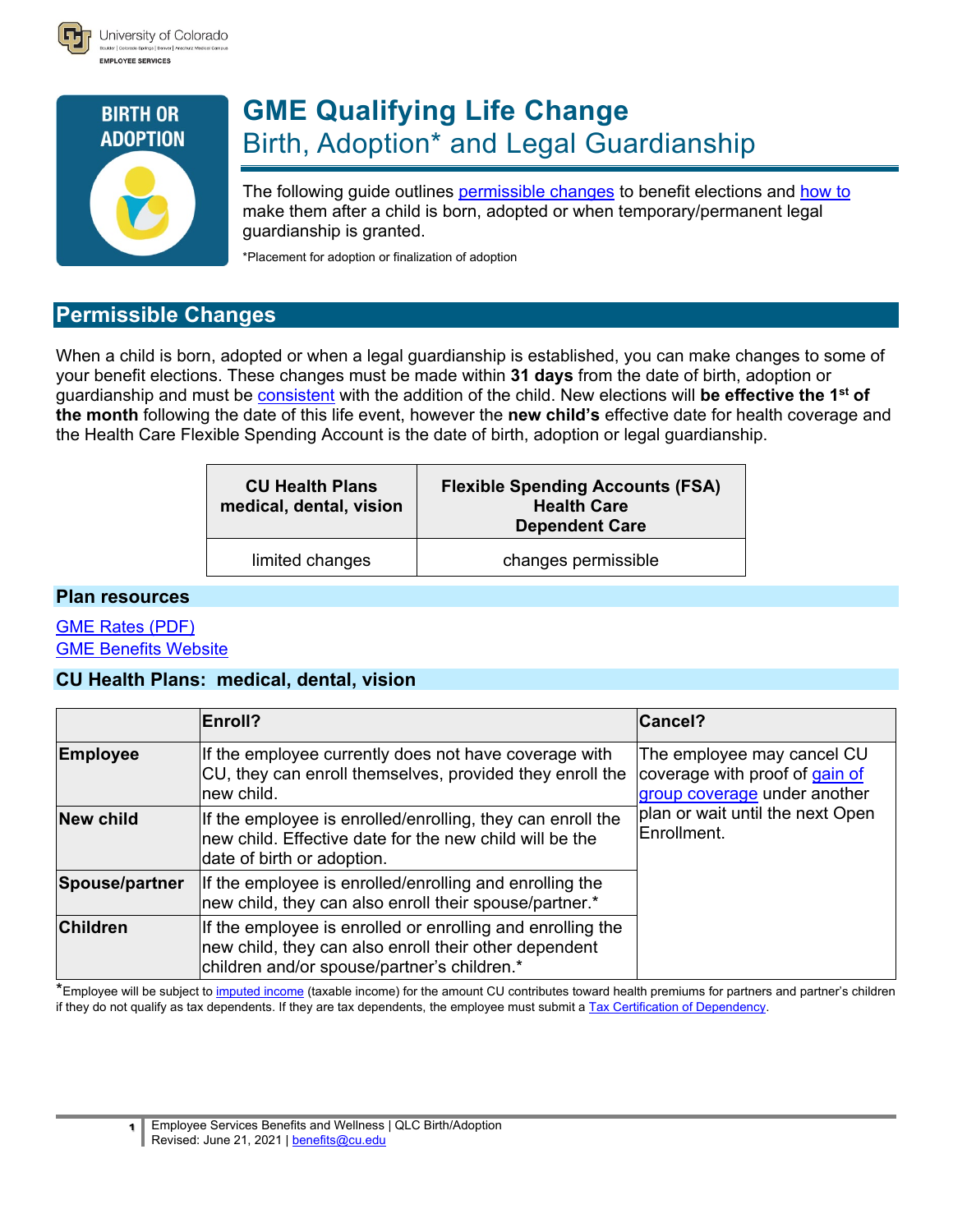# **Flexible Spending Accounts (FSA)**

|                | <b>Health Care Flexible Spending Account</b><br><b>HCFSA</b>                                                                                                                                                                                                                                                                 | <b>Dependent Care Flexible Spending</b><br><b>Account DCFSA</b>                                                                                                    |
|----------------|------------------------------------------------------------------------------------------------------------------------------------------------------------------------------------------------------------------------------------------------------------------------------------------------------------------------------|--------------------------------------------------------------------------------------------------------------------------------------------------------------------|
|                | The employee can enroll or increase their contributions to<br>accommodate a new child and any other tax dependents<br>who were not previously covered.<br>The new child is eligible for expense reimbursement as of                                                                                                          | The employee can enroll or increase their<br>contributions to accommodate newly eligible<br>tax dependents and any other tax<br>dependents who were not previously |
| le<br>le<br>le | the date of birth/adoption.<br>The employee can decrease their contributions or cancel<br>their enrollment if they gain eligibility under another plan.<br>In no event can a new election be reduced to an amount that covered under another DCFSA.<br>is less than the expenses incurred prior to the new election<br>date. | covered. The employee can decrease their<br>contributions or cancel their enrollment if<br>spouse/partner is not employed or is                                    |

# <span id="page-1-0"></span>**How to Make Changes**

You have **31 days** from the date of birth, adoption or legal guardianship to make changes by submitting the required documentation to Employee [Services.](#page-2-1)

### **How to add a newly eligible child(ren) and dependents**

- 1. **Submit** the [Benefits Enrollment/Change Form GME](http://www.cu.edu/node/285231) (PDF)
- 2. **Submit** [Dependent Eligibility Verification \(DEV\)](https://content.cu.edu/EP/redirect/DependentEligibilityVerification/) documentation for newly eligible spouse/partner and child(ren), if dependents are not already verified. If documentation is not received, the dependent(s) will not be enrolled, and the employee will have to wait until the next Open Enrollment.

| Eligible dependents                                                                                                                                                                                                                                                                                                                                                                                                                                                                                                                                                                                        | Dependent verification required documentation                                                                                                                                                    |      |                                                                                                                                                                                                                                                                                                                    |  |  |
|------------------------------------------------------------------------------------------------------------------------------------------------------------------------------------------------------------------------------------------------------------------------------------------------------------------------------------------------------------------------------------------------------------------------------------------------------------------------------------------------------------------------------------------------------------------------------------------------------------|--------------------------------------------------------------------------------------------------------------------------------------------------------------------------------------------------|------|--------------------------------------------------------------------------------------------------------------------------------------------------------------------------------------------------------------------------------------------------------------------------------------------------------------------|--|--|
| <b>Spouse</b>                                                                                                                                                                                                                                                                                                                                                                                                                                                                                                                                                                                              | Most recent Federal Tax return form showing a<br>married filing status. Send the first and second<br>page (the signed signature page) or the first<br>page and Certificate of Electronic filing. | lor  | Marriage certificate and one secondary<br>verification document*                                                                                                                                                                                                                                                   |  |  |
| Common law spouse                                                                                                                                                                                                                                                                                                                                                                                                                                                                                                                                                                                          | <b>CU Affidavit of Common Law (PDF)</b>                                                                                                                                                          | land | One secondary verification document*                                                                                                                                                                                                                                                                               |  |  |
| Civil union partner                                                                                                                                                                                                                                                                                                                                                                                                                                                                                                                                                                                        | Civil union certificate**                                                                                                                                                                        | land | One secondary verification document*                                                                                                                                                                                                                                                                               |  |  |
| Domestic partner                                                                                                                                                                                                                                                                                                                                                                                                                                                                                                                                                                                           | <b>CU Affidavit of Domestic Partnership (PDF)**</b>                                                                                                                                              | land | Two secondary verification documents*                                                                                                                                                                                                                                                                              |  |  |
| Child under age 27                                                                                                                                                                                                                                                                                                                                                                                                                                                                                                                                                                                         | Birth or adoption certificate                                                                                                                                                                    | lor  | Court documents signed by a judge for parental<br>responsibility or qualified medical support order                                                                                                                                                                                                                |  |  |
| Child with a disability<br>over age 27                                                                                                                                                                                                                                                                                                                                                                                                                                                                                                                                                                     | Birth or adoption certificate                                                                                                                                                                    | land | A medical certificate of disability or notice of<br>determination from the Social Security<br>Administration                                                                                                                                                                                                       |  |  |
| *Secondary verification documents:<br>Documents (must be dated within the last 60 days)<br>Designation of dependent as primary beneficiary of the employee's life<br>insurance or retirement benefits.<br>Joint ownership of residence or other real estate.<br>$\bullet$<br>Lease agreement on home or another property listing both names.<br>$\bullet$<br>Joint ownership of a motor vehicle.<br>$\bullet$<br>Utility bill listing the employee and dependent on the bill or two separate<br>$\bullet$<br>utility bills, one listing the employee and one listing the dependent at the<br>same address. |                                                                                                                                                                                                  |      | **Employees will be subject to <i>imputed</i> income<br>(taxable income) for the amount CU contributes<br>towards health premiums for partner and<br>partner's children if they do not qualify as tax<br>dependents. If they are tax dependents,<br>employee must submit Tax Certification of<br>Dependency (PDF). |  |  |